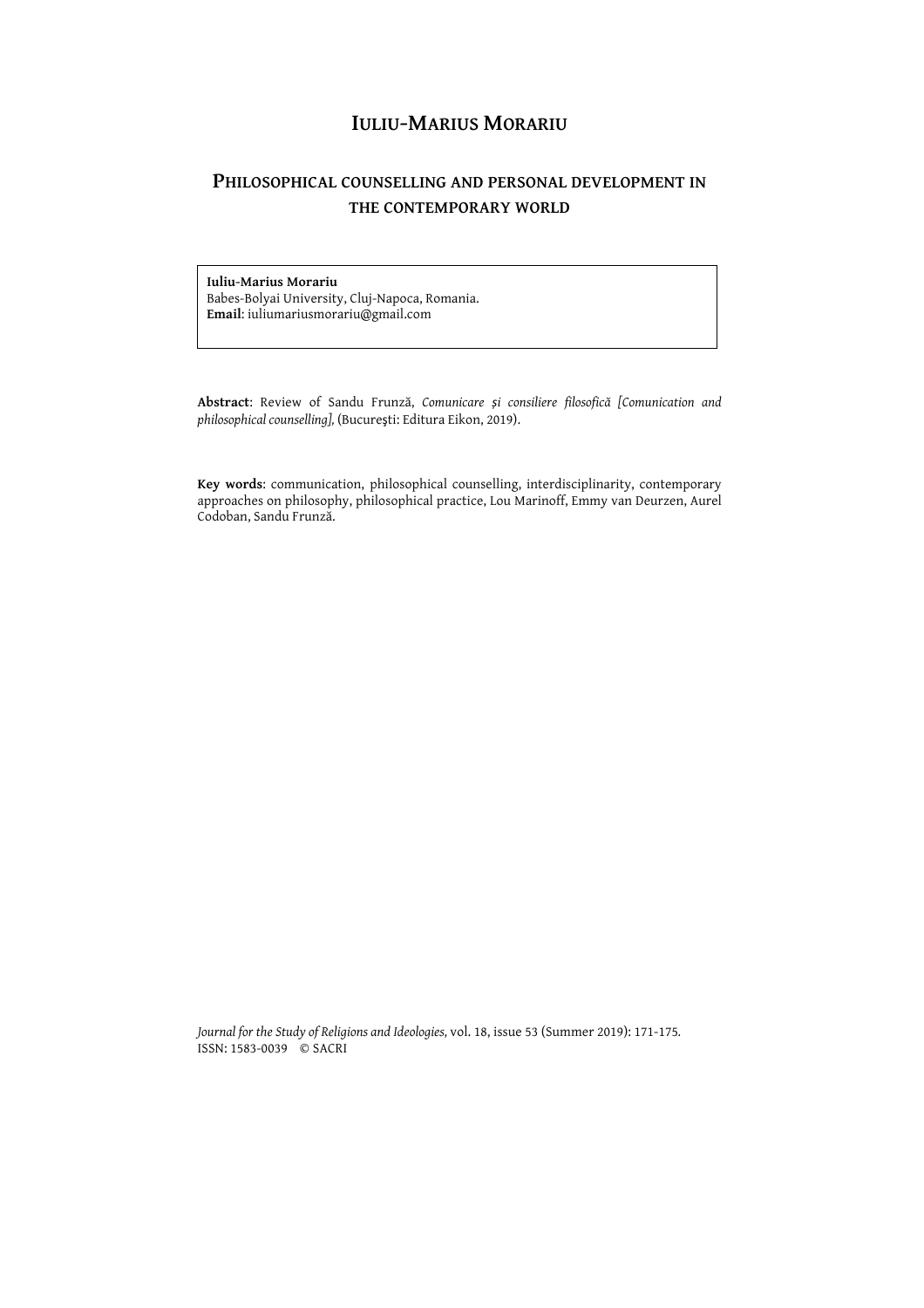In a world where interactions and changes have such a strong influence, and in some cases, disruptive, philosophical counselling has for sure a very important role, helping the human being to redefine his priorities and to achieve his or her purpose for life (Frunză 2019, 8-9). Unfortunately, when one hears today about counselling he thinks almost automatically to the psychological area. If it is close to religion and spirituality, he may also take into consideration the religious sphere. But for sure, there will be only a few people who will think about philosophy as a space where this kind of activity is possible. This is the reason why, the proposal of the latest book of Sandu Frunză, *Comunicare și consiliere filosofică [Comunication and philosophical counselling],* is a new and challenging one. Bringing into attention a fundamental dimension of human existence, namely the religious one, that is very important in the counselling process, he speaks there about a complementary form of counselling, namely the philosophical one, which together with the pastoral and psychological one, is for sure very important for the postmodern – secular society, being, sometimes, complementary to the other ones.

In fact, it can be said that this book is part of the normal and, for some readers, expected evolution of the author who started his interdisciplinary investigation by investigating Dumitru Stăniloae's theological work from a philosophical and ethical point of view (Frunză 2016; Frunză 2016a) and then investigated different areas of communication, management and leadership linking them with philosophical space (see: Frunză 2013; Frunză 2015) or anti-Semitism (Frunză 2010) and, in 2018 came with an interesting approach on leadership, self-development, philosophy and communication (Frunză 2018). Using information from authors like Lou Marinof, Emmy van Deurzen or Aurel Codoban, he speaks there about the way how philosophy can be useful to nowadays people. He underlines from the very beginning the fact that "philosophical counselling is one of the counselling forms that have known an important grew in the latest years" (Frunză 2019, 22) and that it acts by "taking care from different categories of problems using dialogue" (Frunză 2019, 22).

Designed as an anthology of articles already published in recognised journals (see for example: Frunză 2018a; Frunză 2018b), investigation is segmented in eight parts and investigates both the theoretical and practical sides of the role of philosophy as counselling. As he marks from the beginning of his book, an important tool in understanding the therapeutically role of philosophy is love, that, according to his teaching brings together erotic wish with the one for transcendence: "Bringing together the erotic wish with the wish for transcendence, love proofs to be a transfigurative force of the world of postmodern man, even though some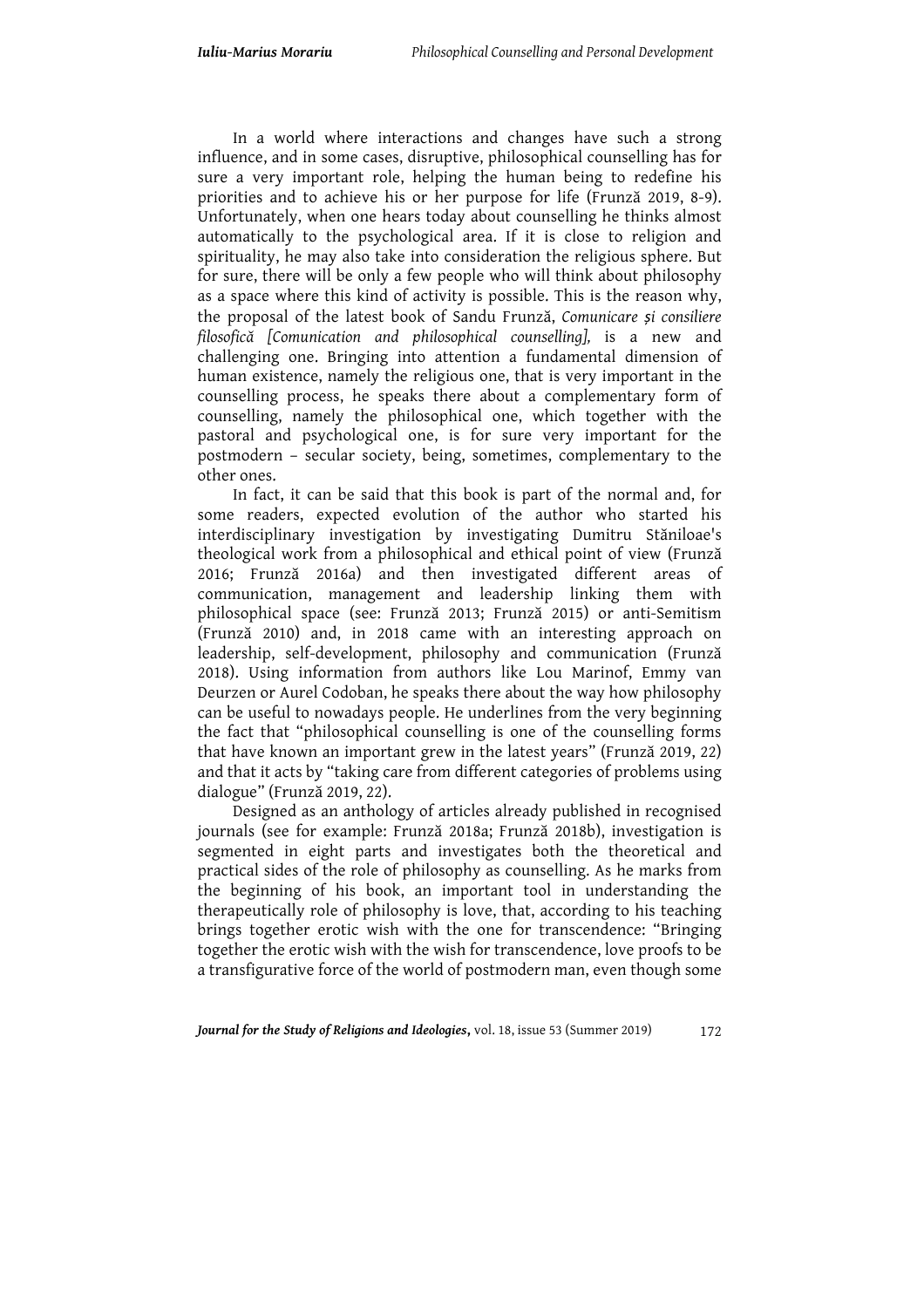of the forms we associated before with love have been dimmed or metamorphosed" (Frunză 2019, 14-15).

Love is therefore, as it can be seen, the central element of the therapy, fact that makes Sandu Frunză's approach relevant also for the psychological and theological area, where forms of love like "eros" or "agape" represent keywords of the entire system of thinking. Linking it with transcendence, the author creates also a great "synapsis" that has for sure its correspondence in the second one, that is theological area.

While other authors before him have spoken about the  $20<sup>th</sup>$  century as about a religious one, Sandu Frunză notes that for the 21th one, philosophy will be for sure the landmark. In the same time he insists on the fact that its use for the man of this time consists in the fact that philosophy facilitates communication and counselling: "21th century will be the one of philosophy. Philosophy will help us to become free in front of diverse forms of Barbary that could install in the absence of the return of philosophy in public life, in the life of ordinary people: from the technological Barbary up to the one of all kind of extremisms, including the one of religious inspiration. Assuming a life philosophy, and to a great extent practicing it, will establish itself as one of the ways of restoring the human being, of self-seeking and of personal development. But the role of philosophy is especially to give substance to the world, to the communication and to the counselling" (Frunză 2019, 19).

One of the defining characteristics of the aforementioned thinker is the practical value of his assumptions and the richness of examples. Speaking about the way how philosophical counselling can contribute in our times to the personal development throughout love, he refers to Aurel Codoban and his work *Amurgul iubirii (The twilight of love)* (Codoban 2004). Showing that he can be considered "a hermeneutist of love" (Frunză 2019, 112), the author investigates his thought through the lengths of personaldevelopment and practical use of philosophy inside the  $5<sup>th</sup>$  chapter dedicated to this topic (Frunză 2019, 111-134). In fact, what Sandu Frunză is doing inside this chapter is a synthesis of the entire teaching of his former master. But this type of synthesis and comparative approaches define his entire work. And it can be said for sure that, if there is an aspect that can define his entire work, this is his capacity to systematise in a few words a book or even a phenomenon that has been explained in several works, without neglecting any of its essential points. Such an example can be considered the following paragraph, where, inside the introductory part, the Romanian thinker presents not only the structure of one of the chapters of his book, but also the landmarks of the Codoban's thinking: "In "Philosphy as existential style. From wish to love as a communicational tool", I stopped on the fact that today the philosophical counselling proves to be one of the most complex forms of intervention in shaping the everyday life of the postmodern individual. And one of the most subtle ways of interpreting and acting in the existential field is proposed by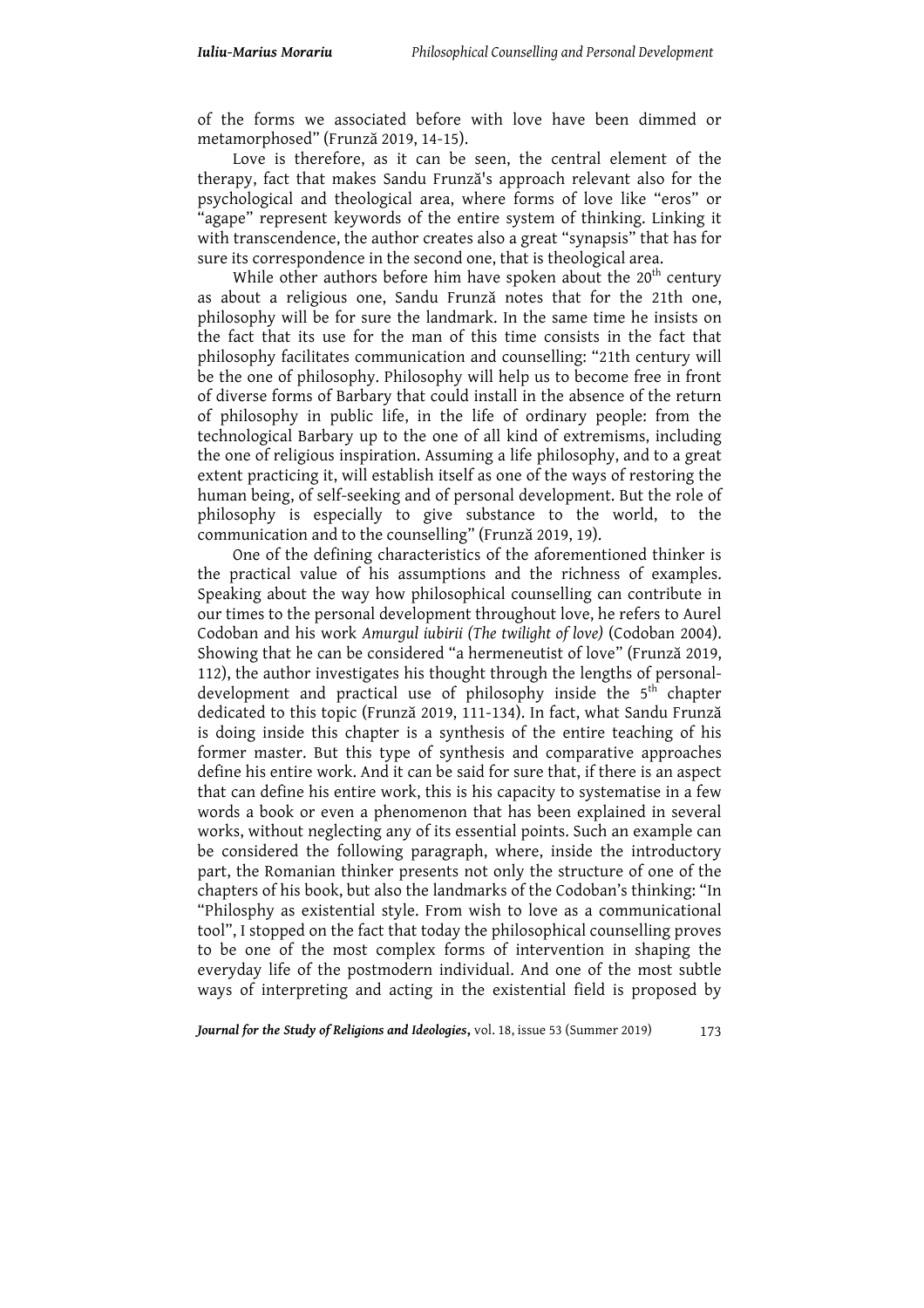Aurel Codoban as an existential stylist. He starts from the premise that philosophy must propose a lifestyle. He assumes in his philosophical practice the task to build an anthology of detail in which the fundamental element of defining the human condition is no longer rationality, but desire. As an existential stylist, the philosopher reveals, through his analysis, the benefits that philosophical counselling can bring inside the relationship between desire and love in the context of transformations that take place in the lives of individuals in all five dimensions that appear to us as an existential aspect of the human being: physical, social, personal, spiritual, religious" (Frunză 2019, 14).

While the pastoral counselling aims to listen and help the man to understand himself, to find the causes of his troubles in order to bring him closer to the spirituality and to God Who is the purpose of human's life according to the Christian doctrine, the philosophical one has different sources, namely the philosophers. They offer their wisdom as a source of reconsidering life, transforming it in a continuous seek for the sense and truth, fact that is clearly emphasized by the aforementioned author and which does not exclude a possible link with the religious area.

Of course, it should not be considered that the investigated author insists only on the Romanian contribution of the problem and isolates this space by the other areas where it has been also investigated. Not at all! In fact, as he mentions inside the introductory part (Frunză 2019, 10), he uses the works and ideas of Lou Marinoff and Emmy van Deurzen, that are representative in global space for the use of this method. Therefore, he presents the way how according to the first one, philosophy and psychology differentiate one to the other (Frunză 2019, 41). He speaks about the results that he obtained (Frunză 2019, 46), or about the fact that he pleads for the idea of having a professional association of the one who realizes philosophical counselling (Frunză 2019, 47), using the model of other sciences.

The use of foreign recent literature, the courage to bring into attention of the reader aspects of trans-disciplinarity that in Romanian space has not been until now presented, the accent on the fact that the spiritual counselling accomplishes its role through an effort of restoration of human being in the contemporary technological context presenting the authenticity as an integrative spiritual value, but also the way how he knows to emphasize the content of his thought in a text easy to read makes Sandu Frunză, as we have also mentioned before (Morariu 2017, 156; Morariu 2017a, 756) one of the most quoted and read authors from Romanian space and transforms his ideas in topics often investigated and discussed. The book that we have tried to present there, but also the other ones written by him, can be for sure considered examples in this sense.